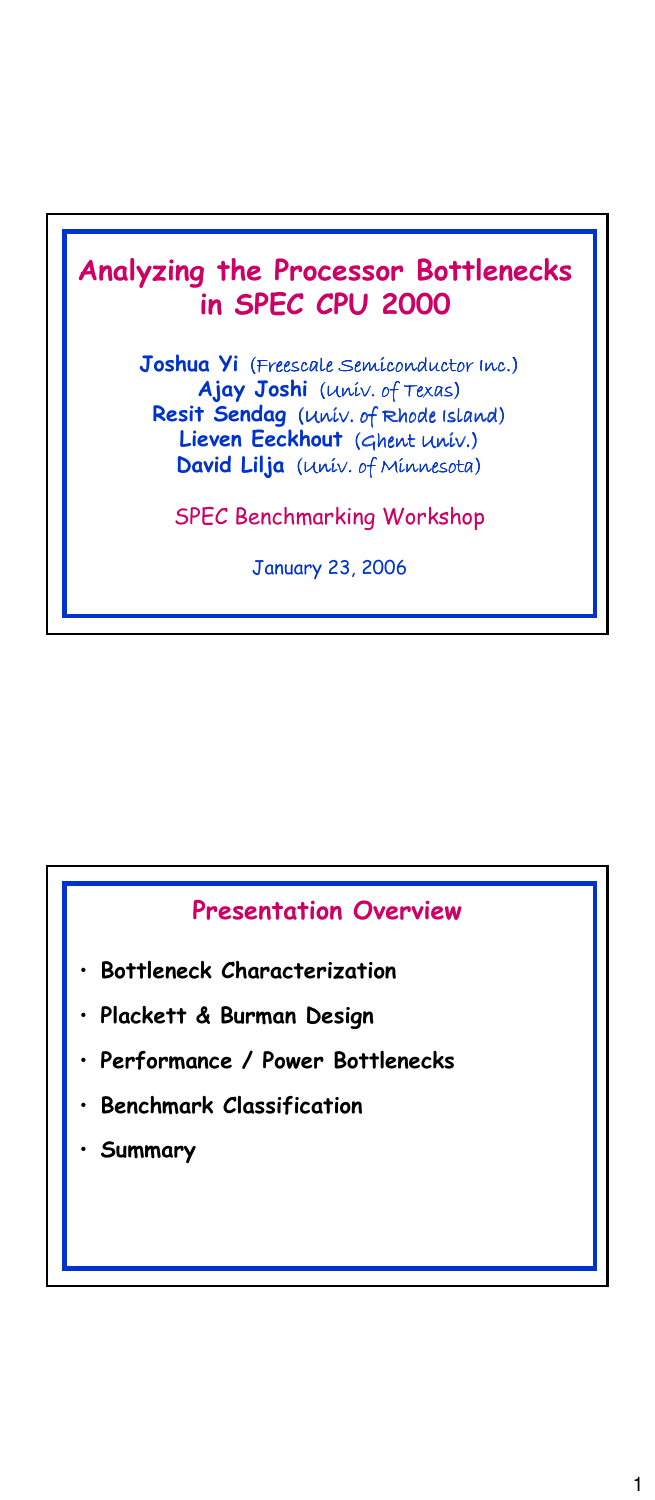

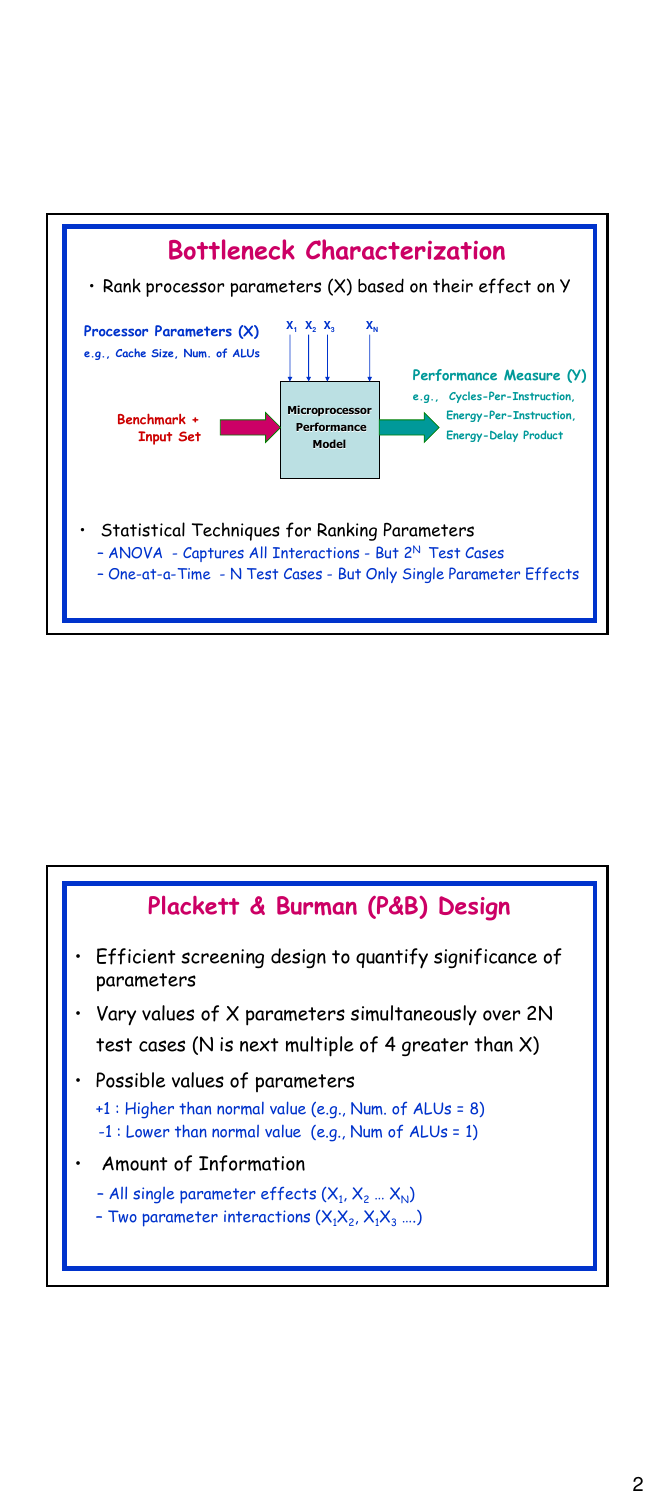

| <b>Finding Significant Bottlenecks</b>                                                                          |                                                                                     |
|-----------------------------------------------------------------------------------------------------------------|-------------------------------------------------------------------------------------|
| Execute Plackett and Burman Design<br>1.<br><b>Run Simulations</b><br><b>Calculate Effect of All Parameters</b> | $X_1 = 100 \rightarrow 5$<br>$X_2 = 200 \rightarrow 1$<br>$X_3 = 150 \rightarrow 3$ |
| For Each Benchmark<br>2.<br>Sort Parameters in Descending Order<br>Rank the Parameters (1=Most Important)       | $X_4 = 120 \rightarrow 4$<br>$X_5 = 175 \rightarrow 2$<br>$X_1$ 5 4 5 4.7           |
| Across Benchmarks, Average the Ranks<br>3.                                                                      | $X_2$ 1 3 2 2.0                                                                     |
| Lowest Ranked Parameters are the Most<br>4.<br>Significant                                                      | $X_3$ 3 2 1 2.0<br>$X_4$ 4 1 2 2.3<br>$X_5$ 2 5 4 3.7                               |

1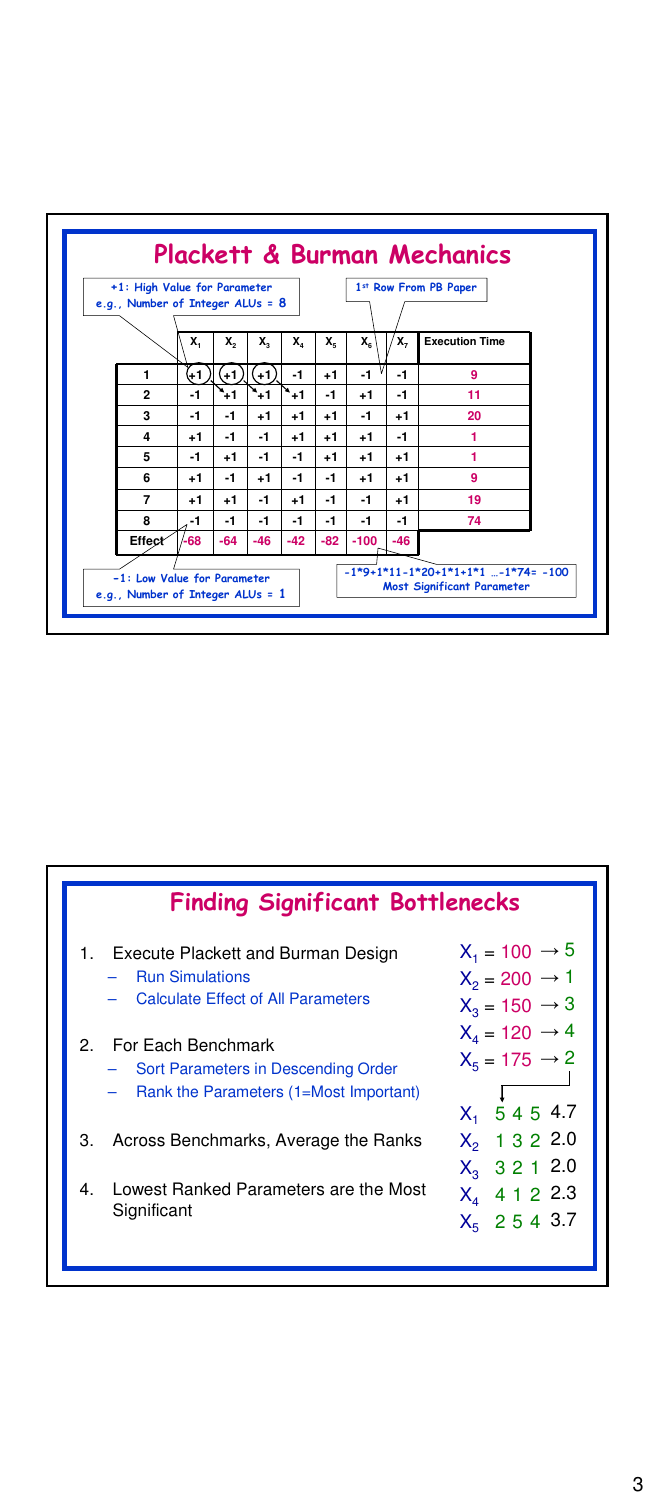

|  |  |  | P&B High/Low Values - Processor Core |  |
|--|--|--|--------------------------------------|--|
|--|--|--|--------------------------------------|--|

| Parameter                   | <b>Low Value</b> | <b>High Value</b>  |
|-----------------------------|------------------|--------------------|
| <b>Fetch Queue Entries</b>  |                  | 32                 |
| <b>Branch Predictor</b>     | 2-Level          | Perfect            |
| <b>Branch MPred Penalty</b> | 10 Cycles        | 2 Cycles           |
| <b>RAS Entries</b>          |                  | 64                 |
| <b>BTB Entries</b>          | 16               | 512                |
| <b>BTB Assoc</b>            | 2-Way            | <b>Fully-Assoc</b> |
| <b>Spec Branch Update</b>   | <b>In Commit</b> | In Decode          |
| Decode/Issue Width          |                  | 4-Way              |
| <b>ROB Entries</b>          | 8                | 64                 |
| <b>LSQ Entries</b>          | $0.25 * ROB$     | $1.0 * ROB$        |
| <b>Memory Ports</b>         |                  |                    |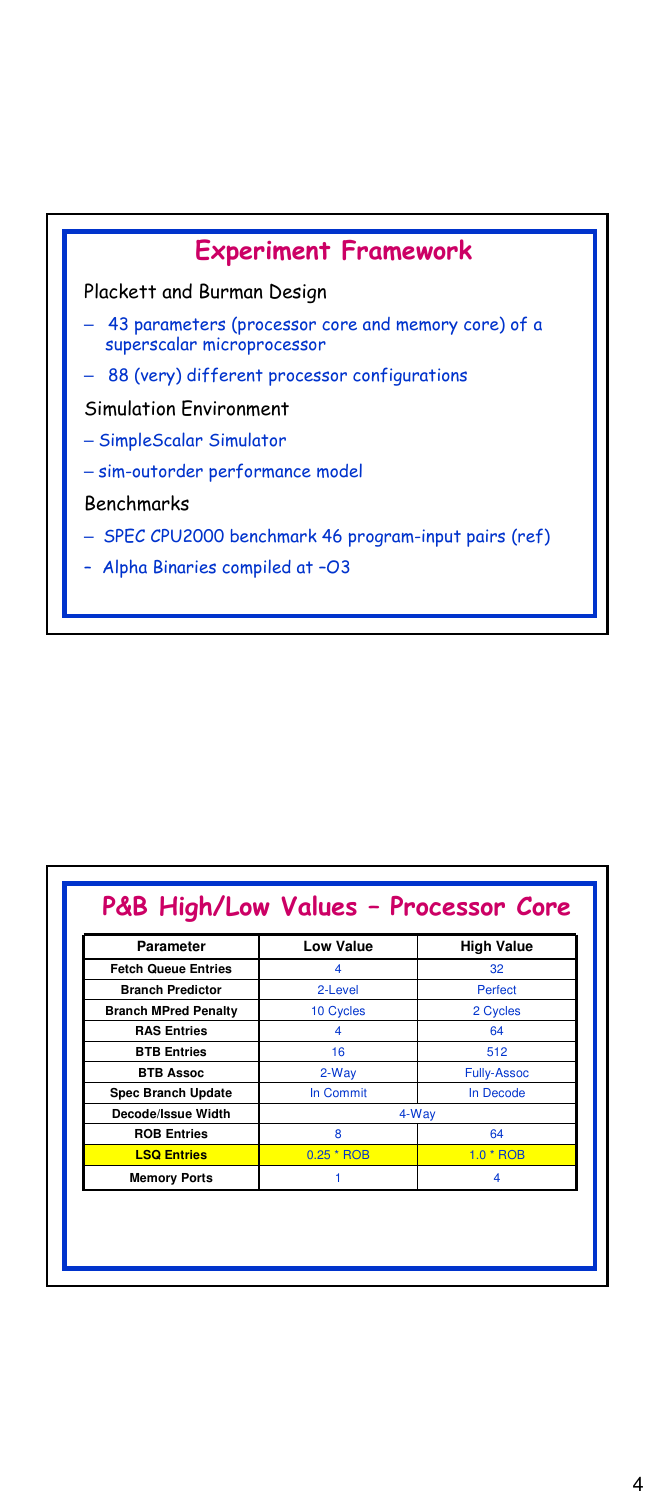| <b>Parameter</b>          | <b>Low Value</b> | <b>High Value</b>               |
|---------------------------|------------------|---------------------------------|
| Int ALUs                  | 1                | 4                               |
| Int ALU Latency           | 2 Cycles         | 1 Cycle                         |
| Int ALU Throughput        | 1                |                                 |
| <b>FPALLIS</b>            | 1                | 4                               |
| FP ALU Latency            | 5 Cycles         | 1 Cycle                         |
| <b>FP ALU Throughputs</b> | ۶                |                                 |
| Int Mult/Div Units        | 4                | 4                               |
| Int Mult Latency          | 15 Cycles        | 2 Cycles                        |
| Int Div Latency           | 80 Cycles        | 10 Cycles                       |
| Int Mult Throughput       | ł.               |                                 |
| Int Div Throughput        |                  | <b>Equal to Int Div Latency</b> |
| FP Mult/Div Units         | 1                | 4                               |
| <b>FP Mult Latency</b>    | 5 Cycles         | 2 Cycles                        |
| FP Div Latency            | 35 Cycles        | 10 Cycles                       |
| <b>FP Sqrt Latency</b>    | 35 Cycles        | 15 Cycles                       |
| <b>FP Mult Throughput</b> |                  | <b>Equal to FP Mult Latency</b> |
| FP Div Throughput         |                  | <b>Equal to FP Div Latency</b>  |
| <b>FP Sart Throughput</b> |                  | <b>Equal to FP Sort Latency</b> |

| Parameter                    | <b>Low Value</b> | <b>High Value</b>          |
|------------------------------|------------------|----------------------------|
| L1 I-Cache Size              | 4 KB             | <b>128 KB</b>              |
| I 1 I-Cache Assoc            | 1-Way            | 8-Way                      |
| <b>L1 I-Cache Block Size</b> | 16 Bytes         | 64 Bytes                   |
| L1 I-Cache Repl Policy       |                  | <b>Least Recently Used</b> |
| L1 I-Cache Latency           | 4 Cycles         | 1 Cycle                    |
| L1 D-Cache Size              | 4 KB             | <b>128 KB</b>              |
| L1 D-Cache Assoc             | 1-Way            | 8-Way                      |
| L1 D-Cache Block Size        | 16 Bytes         | 64 Bytes                   |
| L1 D-Cache Repl Policy       |                  | <b>Least Recently Used</b> |
| L1 D-Cache Latency           | 4 Cycles         | 1 Cycle                    |
| L <sub>2</sub> Cache Size    | 256 KB           | 8192 KB                    |
| <b>L2 Cache Assoc</b>        | 1-Way            | 8-Way                      |
| L2 Cache Block Size          | 64 Bytes         | 256 Bytes                  |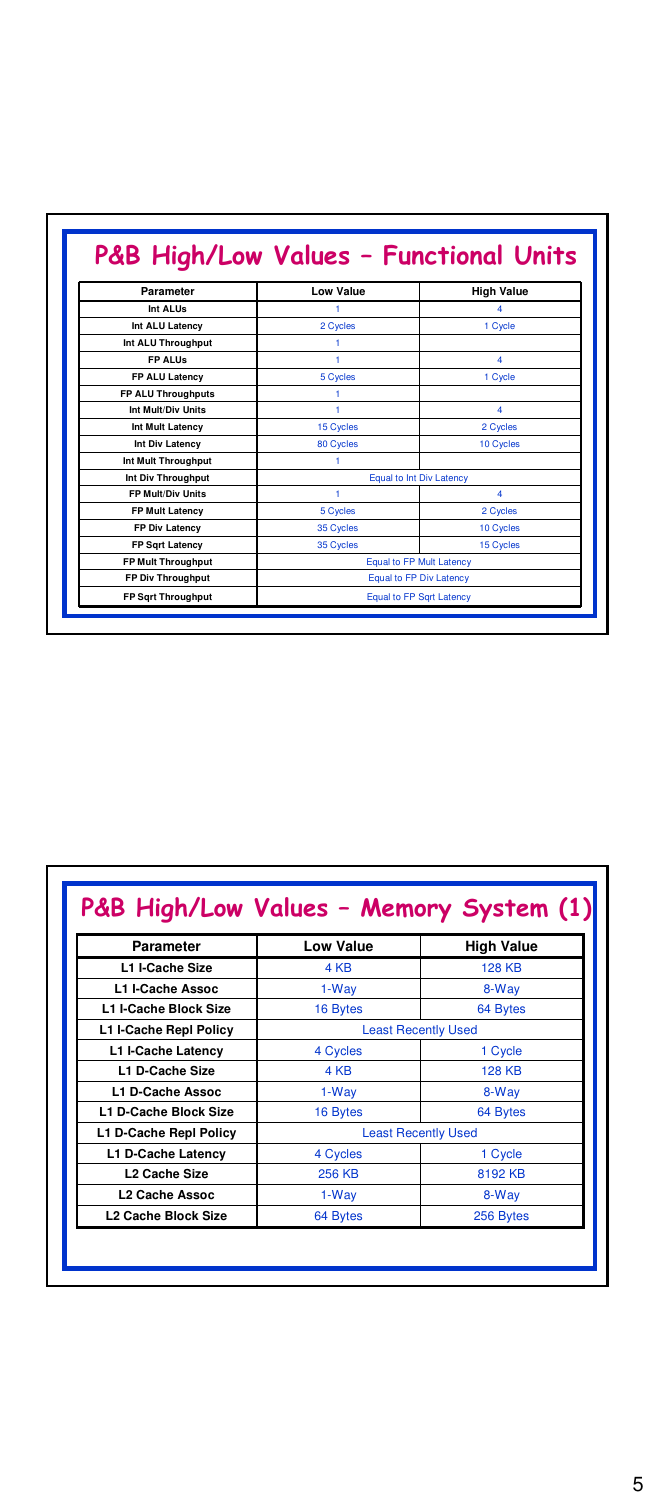| Parameter                | Low Value         | <b>High Value</b>          |
|--------------------------|-------------------|----------------------------|
| L2 Cache Repl Policy     |                   | <b>Least Recently Used</b> |
| L2 Cache Latency         | 20 Cycles         | 5 Cycles                   |
| Mem Latency, First       | 200 Cycles        | 50 Cycles                  |
| <b>Mem Latency, Next</b> |                   | 0.02 * Mem Latency, First  |
| <b>Mem Bandwidth</b>     | 4 Bytes           | 32 Bytes                   |
| <b>I-TLB Size</b>        | <b>32 Entries</b> | 256 Entries                |
| <b>I-TLB Page Size</b>   | 4 KB              | 4096 KB                    |
| <b>I-TLB Assoc</b>       | 2-Way             | <b>Fully Assoc</b>         |
| I-TLB Latency            | 80 Cycles         | <b>30 Cycles</b>           |
| <b>D-TLB Size</b>        | <b>32 Entries</b> | 256 Entries                |
| D-TLB Page Size          |                   | Same as I-TLB Page Size    |
| <b>D-TLB Assoc</b>       | 2-Way             | <b>Fully-Assoc</b>         |
| D-TLB Latency            |                   | Same as I-TLB Latency      |
| <b>Memory Ports</b>      |                   | 4                          |

| Rank                    | Parameter                        | gzip<br>(graphic) | gcc<br>(200)   | mcf            | equake          |
|-------------------------|----------------------------------|-------------------|----------------|----------------|-----------------|
| 1                       | <b>ROB Entries</b>               |                   | $\overline{2}$ | 3              | $\overline{2}$  |
| $\overline{2}$          | L <sub>2</sub> Cache Size        | 11                | 1              | 1              | 8               |
| 3                       | <b>Memory Latency First</b>      | 13                | 3              | $\overline{2}$ | 1               |
| $\overline{\mathbf{A}}$ | L2 Cache Latency                 | 7                 | 4              | 5              | к               |
| 5                       | <b>Branch Predictor Accuracy</b> | $\overline{2}$    | 5              | R              | 11              |
| 6                       | L1 I-Cache Size                  | 17                | 8              | 16             | 42              |
| $\overline{7}$          | <b>Number of Integer ALUs</b>    | 3                 | 6              | 9              | 37              |
| 8                       | <b>Load Store Queue Entries</b>  | 5                 | 13             | 7              | ĥ.              |
| q                       | L1 D-Cache Latency               | 4                 | 7              | 22             | 12 <sup>2</sup> |
| 10                      | <b>L1 I-Cache Block Size</b>     | 29                | 10             | 34             | 34              |
| 11                      | <b>Memory Bandwidth</b>          | 23                | 11             | 4              | 4               |
| 12                      | L1 D-Cache Size                  | 12                | 35             | 33             | 14              |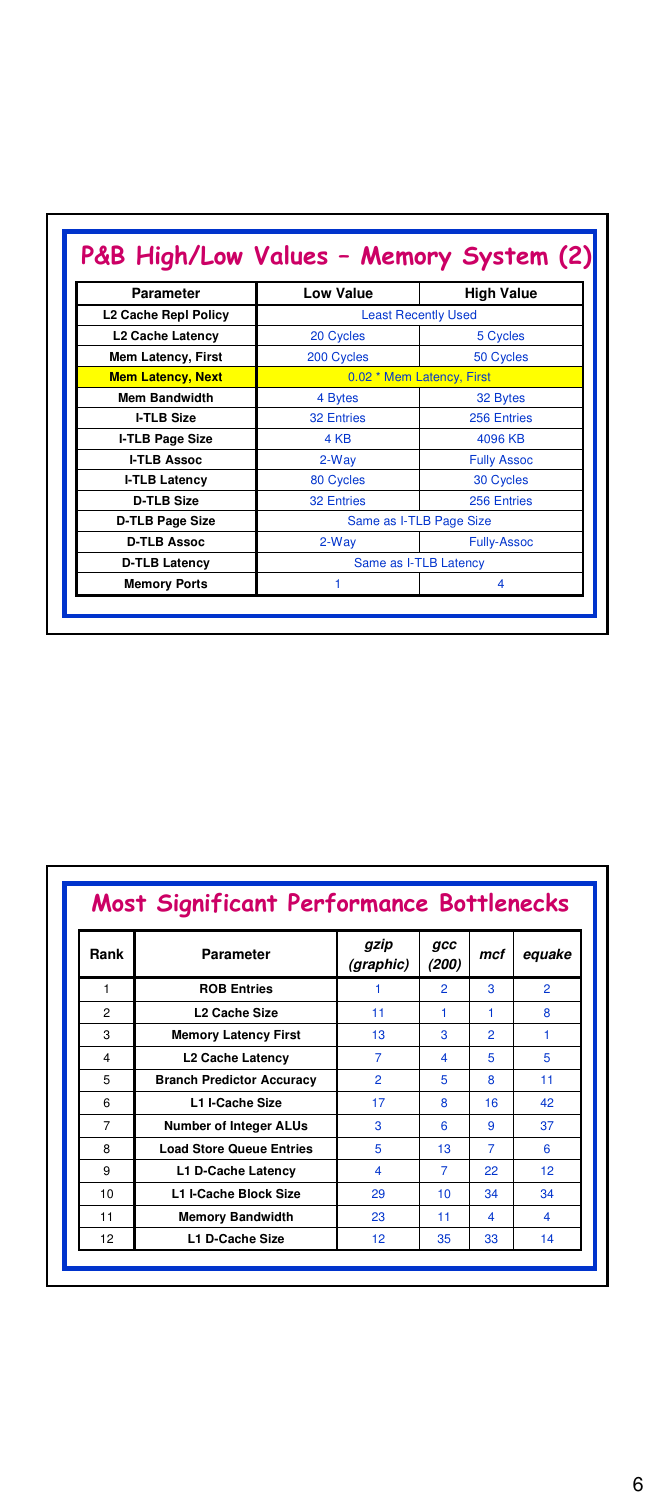| Rank           | Parameter                        | gzip<br>(graphic) | gcc<br>(200)   | mcf            | equake                  |
|----------------|----------------------------------|-------------------|----------------|----------------|-------------------------|
| 1              | <b>BTB Associativity</b>         | з                 |                | з              | $\overline{2}$          |
| $\overline{2}$ | <b>BTB Entries</b>               | $\overline{2}$    | $\overline{2}$ | 4              | 3                       |
| 3              | <b>Branch Predictor Accuracy</b> | 1                 | 3              | 11             | 12 <sup>2</sup>         |
| $\overline{4}$ | <b>Memory Latency First</b>      | 28                | 6              | 1              | 1                       |
| 5              | L2 Cache Latency                 | 13                | 4              | 6              | 11                      |
| 6              | <b>11 I-Cache Size</b>           | 4                 | R.             | 10             | 10                      |
| $\overline{7}$ | L <sub>2</sub> Cache Size        | 5                 | 39             | $\overline{2}$ | 8                       |
| 8              | <b>ROB Entries</b>               | 16                | 19             | $\overline{7}$ | $\overline{\mathbf{A}}$ |
| 9              | L1 D-Cache Size                  | $\overline{7}$    | 5              | 8              | 6                       |
| 10             | L1 D-Cache Block Size            | 23                | 7              | 19             | 9                       |
| 11             | <b>Memory Bandwidth</b>          | 25                | 12             | 5              | $\overline{7}$          |
| 12             | <b>Number of Integer ALUs</b>    | 6                 | 13             | 29             | 21                      |

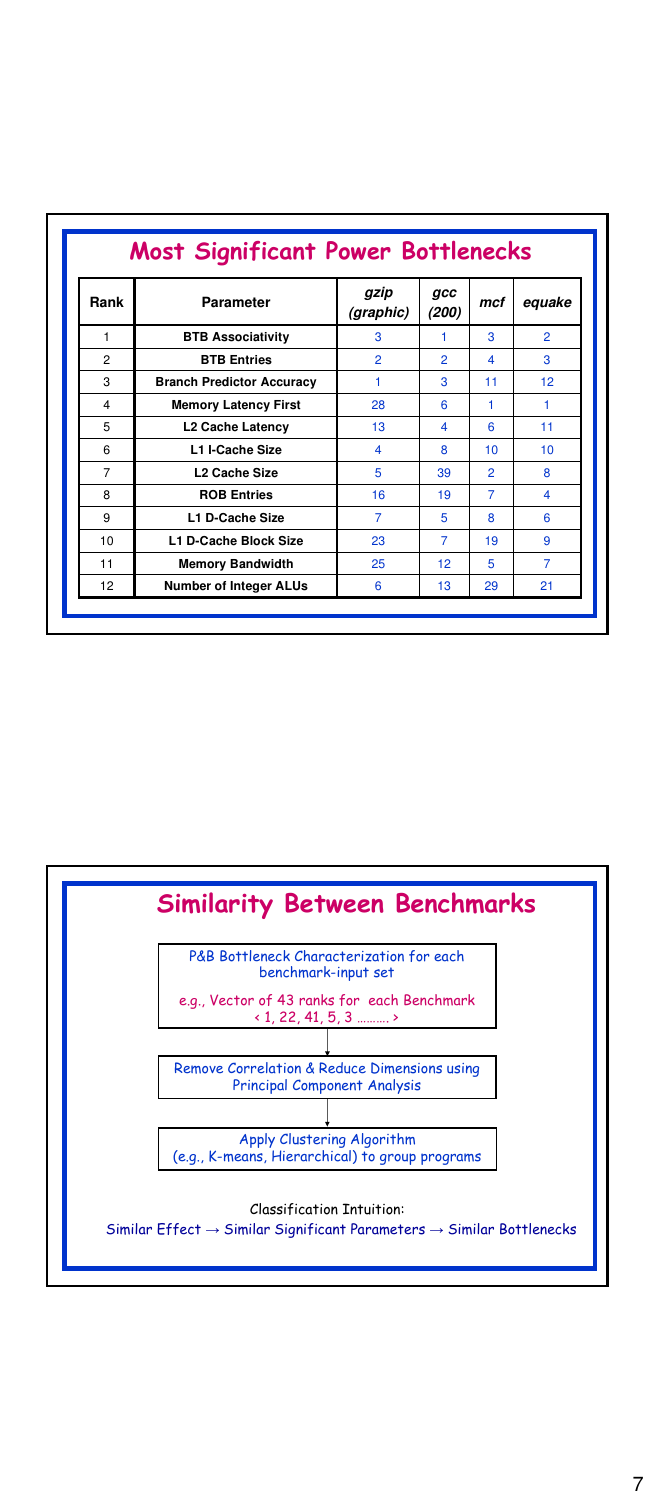

| Cluster        | Benchmarks                                                                                                                                                                   |
|----------------|------------------------------------------------------------------------------------------------------------------------------------------------------------------------------|
| 1              | gcc-expr, gcc-200, gcc-scilab                                                                                                                                                |
| $\overline{c}$ | gzip-graphic, gzip-program, gzip-random, gzip-source                                                                                                                         |
| 3              | eon-cook, eon-kajiya, eon-rushmeier, crafty                                                                                                                                  |
| 4              | galgel, equake, facerec, fma3d, sixtrack perlbmk-makerand, perlbmk-<br>splitmail_850, perlbmk-splitmail_957, gap, bzip2-graphic, bzip2-program,<br>bzip2-source, twolf, apsi |
| 5              | wupwise                                                                                                                                                                      |
| 6              | mcf, ammp, perlbmk-splitmail_535, perlbmk-splitmail_704, vortex-1,<br>vortex-3.                                                                                              |
| $\overline{7}$ | gcc-166, gcc-integrate                                                                                                                                                       |
| 8              | lucas                                                                                                                                                                        |
| 9              | swim, mgrid, applu                                                                                                                                                           |
| 10             | qzip-loq, parser                                                                                                                                                             |
| 11             | vpr-route, mesa, art-110, art-470, perlbmk-diffmail, vortex-2                                                                                                                |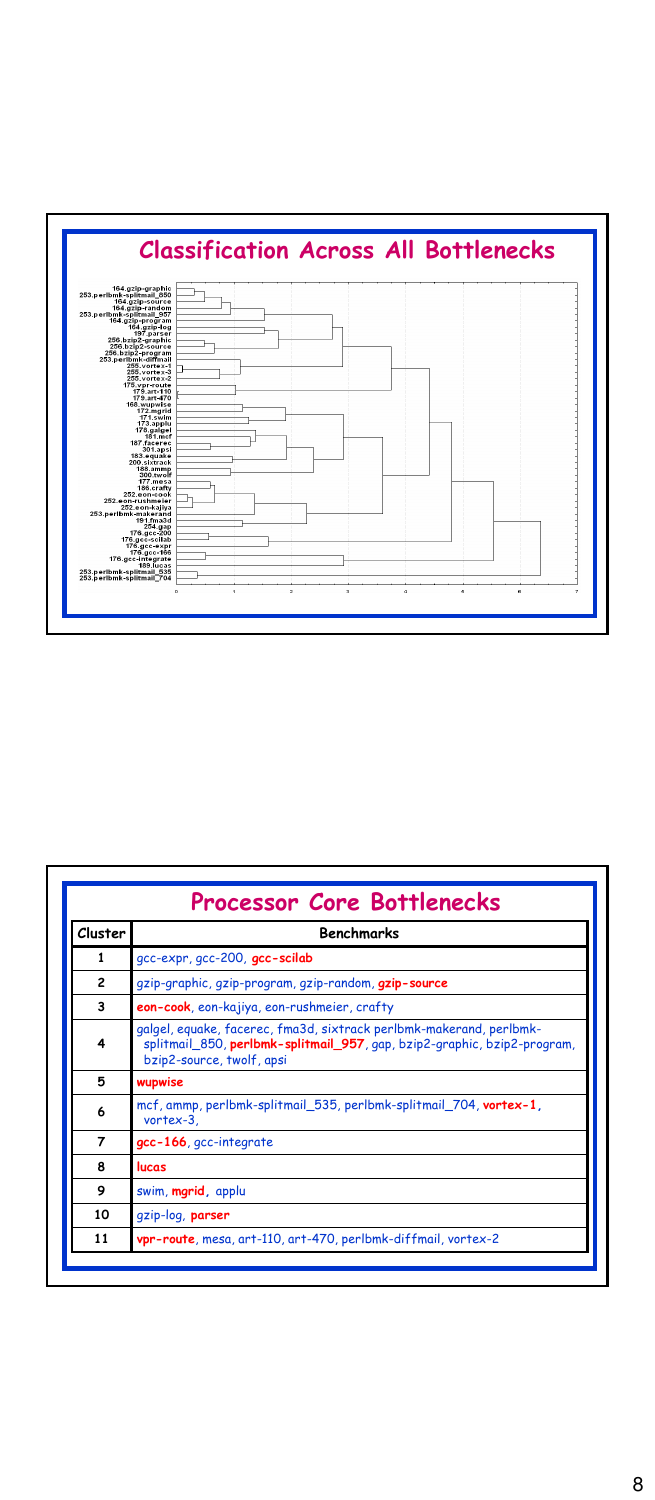| Cluster        | <b>Benchmarks</b>                                                                                                                  |
|----------------|------------------------------------------------------------------------------------------------------------------------------------|
| 1              | gcc-166, gcc-integrate, lucas                                                                                                      |
| $\overline{c}$ | vpr-route, galgel, facerec, equake, parser, bzip2-graphic, bzip2-program,<br>bzip2-source, apsi                                    |
| 3              | art-110, art-470, mcf, ammp, twolf                                                                                                 |
| 4              | wupwise, swim, mgrid, applu                                                                                                        |
| 5              | mesa, crafty, fma3d, eon-cook, eon-kajiya, eon-rushmeier, perlbmk-diffmail,<br>perlbmk-makerand, gap, vortex-1, vortex-2, vortex-3 |
| 6              | gcc-200, gcc-expr, gcc-scilab                                                                                                      |
| 7              | gzip-graphic, gzip-log, gzip-program, gzip-random, gzip-source, sixtrack,<br>perlbmk-splitmail 850, perlbmk-splitmail 957          |
| 8              | perlbmk-splitmail_535, perlbmk-splitmail_704                                                                                       |

| Cluster        | Benchmarks                                                                                                                               |
|----------------|------------------------------------------------------------------------------------------------------------------------------------------|
|                | gzip-graphic, gzip-log, gzip-random, gzip-source, art-110, art-470, facerec,<br>ammp, parser, bzip2-graphic, bzip2-program, bzip2-source |
| $\overline{c}$ | mesa, crafty, fma3d, eon-cook, eon-kajiya, eon-rushmeier, perlbmk-<br>makerand.                                                          |
| 3              | vpr-route, galgel, perlbmk-splitmail_535, perlbmk-splitmail_704                                                                          |
| 4              | applu, gcc-166, gcc-integrate, lucas                                                                                                     |
| 5              | perlbmk-diffmail, vortex-1, vortex-2, vortex-3                                                                                           |
| 6              | wupwise, swim, mgrid, gcc-200, gcc-expr, gcc-scilab                                                                                      |
|                | qzip-program, perlbmk-splitmail_850, mcf, equake, sixtrack, perlbmk-<br>splitmail_957, twolf, apsi                                       |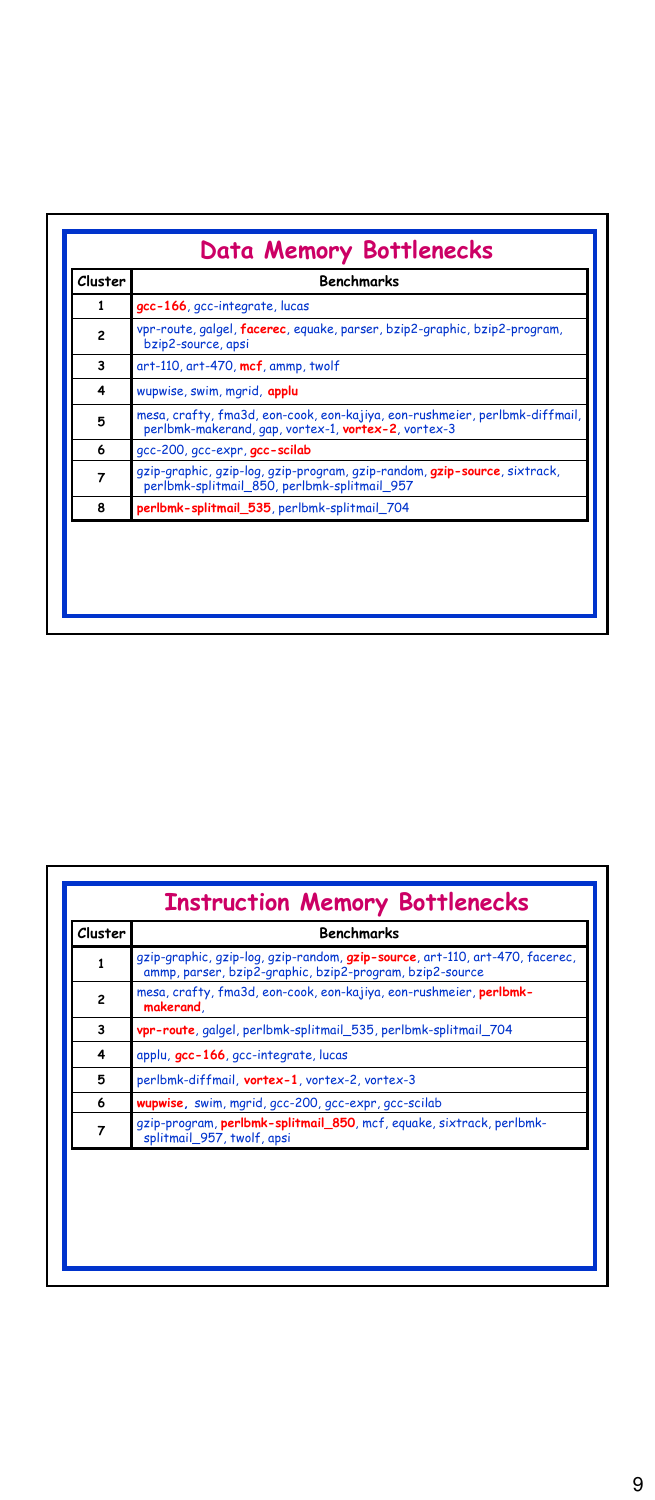| $\mathbf{1}$<br>qzip-log, parser<br>qzip-qraphic, qzip-proqram, gzip-random, qzip-source, perlbmk-<br>splitmail_535, perlbmk-splitmail_704, perlbmk-splitmail_850, perlbmk-<br>$\overline{c}$<br>splitmail 957, gap, vortex-1, vortex-2, vortex-3, bzip2-graphic, bzip2-<br>program, bzip2-source<br>mesa, equake, crafty, facerec, sixtrack, eon-cook, eon-kajiya, eon-<br>3<br>rushmeier, perlbmk-makerand<br>4<br>swim, galgel, art-110, art-470, mcf, ammp, fma3d, apsi |  |
|-----------------------------------------------------------------------------------------------------------------------------------------------------------------------------------------------------------------------------------------------------------------------------------------------------------------------------------------------------------------------------------------------------------------------------------------------------------------------------|--|
|                                                                                                                                                                                                                                                                                                                                                                                                                                                                             |  |
|                                                                                                                                                                                                                                                                                                                                                                                                                                                                             |  |
|                                                                                                                                                                                                                                                                                                                                                                                                                                                                             |  |
|                                                                                                                                                                                                                                                                                                                                                                                                                                                                             |  |
| 5<br>wupwise, vpr-route, twolf                                                                                                                                                                                                                                                                                                                                                                                                                                              |  |
| 6<br>mgrid, applu, gcc-166, gcc-integrate                                                                                                                                                                                                                                                                                                                                                                                                                                   |  |
| $\overline{7}$<br>gcc-200, gcc-expr, gcc-scilab                                                                                                                                                                                                                                                                                                                                                                                                                             |  |
| 8<br>lucas                                                                                                                                                                                                                                                                                                                                                                                                                                                                  |  |

| Cluster        | Benchmarks                                                                                             |
|----------------|--------------------------------------------------------------------------------------------------------|
| 1              | mesa, crafty, eon-cook, eon-kajiya, eon-rushmeier, perlbmk-makerand                                    |
| $\overline{c}$ | perlbmk-splitmail_535, perlbmk-splitmail_704                                                           |
| 3              | perlbmk-diffmail, vortex-1, vortex-2, vortex-3                                                         |
| 4              | wupwise, swim, mgrid, equake, fma3d, sixtrack, gap                                                     |
| 5              | applu, gcc-166, gcc-integrate                                                                          |
| 6              | qzip-qraphic, qzip-program, qzip-random, gzip-source, perlbmk-<br>splitmail_850, perlbmk-splitmail_957 |
| $\overline{7}$ | gcc-200, gcc-expr, gcc-scilab                                                                          |
| 8              | gzip-log, parser, bzip2-graphic, bzip2-program, bzip2-source                                           |
| 9              | mcf, facerec, ammp, twolf, apsi                                                                        |
| 10             | vpr-route, galgel, art-110, art-470                                                                    |
| 11             | lucas                                                                                                  |